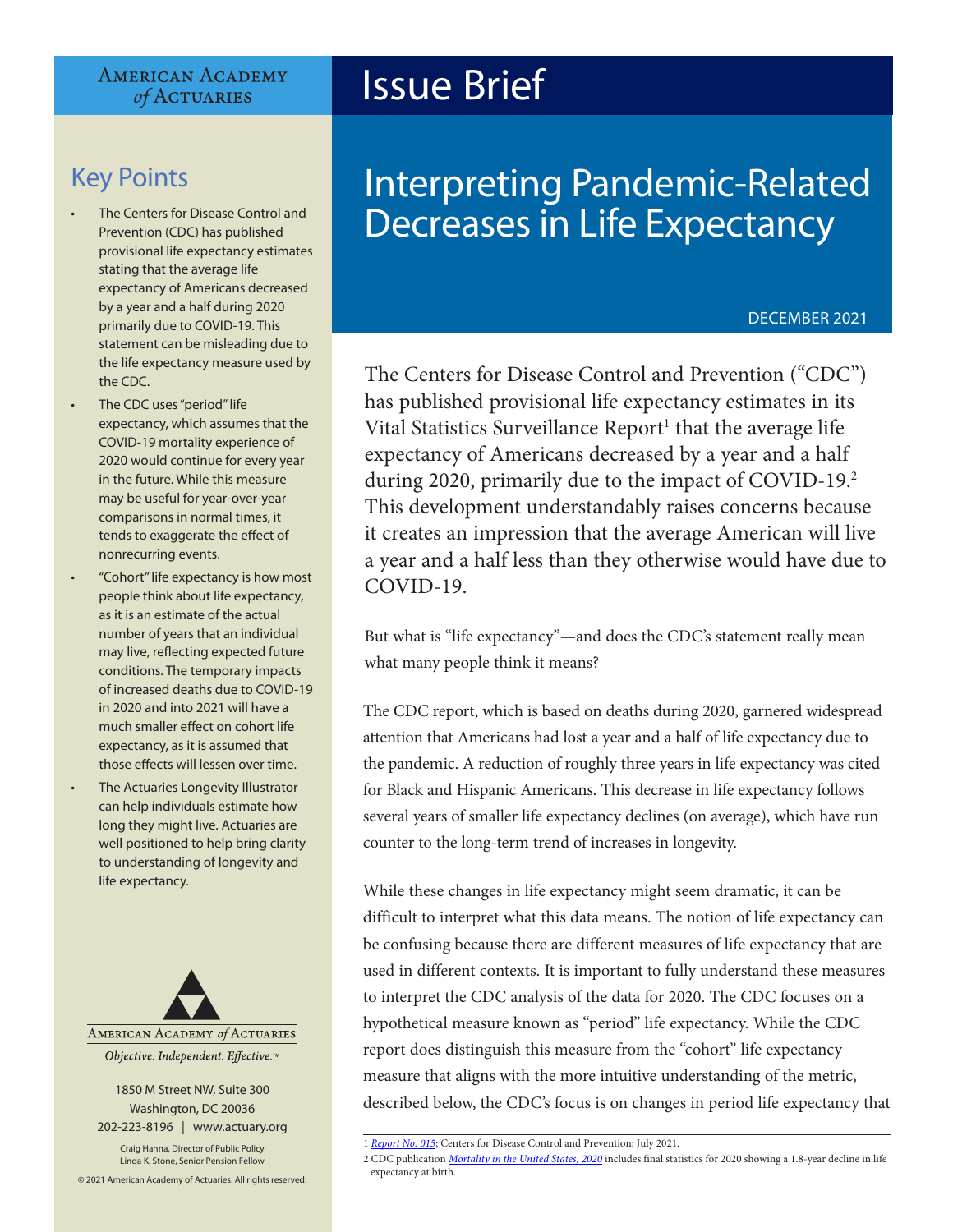were largely driven by the increase in deaths attributable to COVID-19. As discussed below, this focus on period life expectancy can create confusion.

**Period life expectancy**, measured as of a given age, is the remaining number of years that a hypothetical individual can expect to live (on average) if rates of death prevailing during a given period continue indefinitely. When mortality rates increase significantly during a given year—as has been the case during the COVID-19 pandemic—period life expectancy will decline noticeably because it is calculated as if these higher rates of mortality will continue in all future years. This often-cited measure of life expectancy can vary dramatically from one year to the next. The CDC report highlights period life expectancy at birth—the number of years that a newborn would be expected to live if the current pandemic conditions persist throughout the newborn's entire lifetime.

**Cohort life expectancy** (also known as "generation" life expectancy) considers changes in rates of mortality that are expected to occur in the future. A pandemic or other significant event that has a substantial effect on short-term population mortality but is expected to subside will have a much smaller effect on cohort life expectancy than it does on period life expectancy.

Period life expectancy may be a useful metric for comparing general population mortality experience for different periods of time. Nonetheless, cohort life expectancy is likely what most people envision when thinking about the concept of life expectancy because cohort life expectance is an estimate of the actual number of years that a typical individual might be expected to live based on reasonable expectations for future conditions. For this reason, cohort life expectancy is the measure used by the Actuaries Longevity Illustrator.<sup>3</sup> Both measures of life expectancy are based on probabilities and capture the average expectation of a large population. A given individual may live many years beyond that average or may die well short of this average expected life span.

This issue brief discusses these concepts, how life expectancies are calculated, how to interpret them, and the limitations of these measures. In developing these concepts, the underlying concepts of mortality rates, mortality (or "life") tables, and the data used to calculate mortality rates and life expectancy are discussed.

3 [Actuaries Longevity Illustrator;](https://www.cdc.gov/nchs/data/databriefs/db427.pdf) American Academy of Actuaries and Society of Actuaries.

**The Pension Committee, which authored this issue brief, includes Elena Black, MAAA, FSA, FCA, EA—***Chairperson***; Grace Lattyak, MAAA, FSA, FCA, EA—***Vice Chairperson***; Michael Antoine, MAAA, FSA, FCA, EA; Michael Bain, MAAA, ASA, FCA, FSPA, EA; Rachel Barnes, MAAA, FSA, FCA, CERA, EA; Margaret Berger, MAAA, FSA, FCA, EA; Maria Carnovale, MAAA, FSA, EA; Jonathan de Lutio, MAAA, EA; C. David Gustafson, MAAA, FCA, EA; Scott Hittner, MAAA, FSA, FCA, EA; Lloyd Katz, MAAA, FSA, FCA, EA; Maria Kirilenko, MAAA, ASA, FCA, EA; Tonya Manning, MAAA, FSA, FCA, EA; Maria Moliterno, MAAA, ASA, EA; A. Donald Morgan, MAAA, FSA, FCA, EA; James Ritchie, MAAA, ASA, FCA, EA; Mark Shemtob, MAAA, FSA, FCA, EA; Mary Stone, MAAA, FSA, FCA, EA; Todd Tauzer, MAAA, FSA, FCA, CERA; Hal Tepfer, MAAA, FSA, FCA, MSPA, EA;**

**The committee gratefully acknowledges the contributions of Immediate Past Chairperson Bruce Cadenhead, MAAA, FSA, FCA, EA**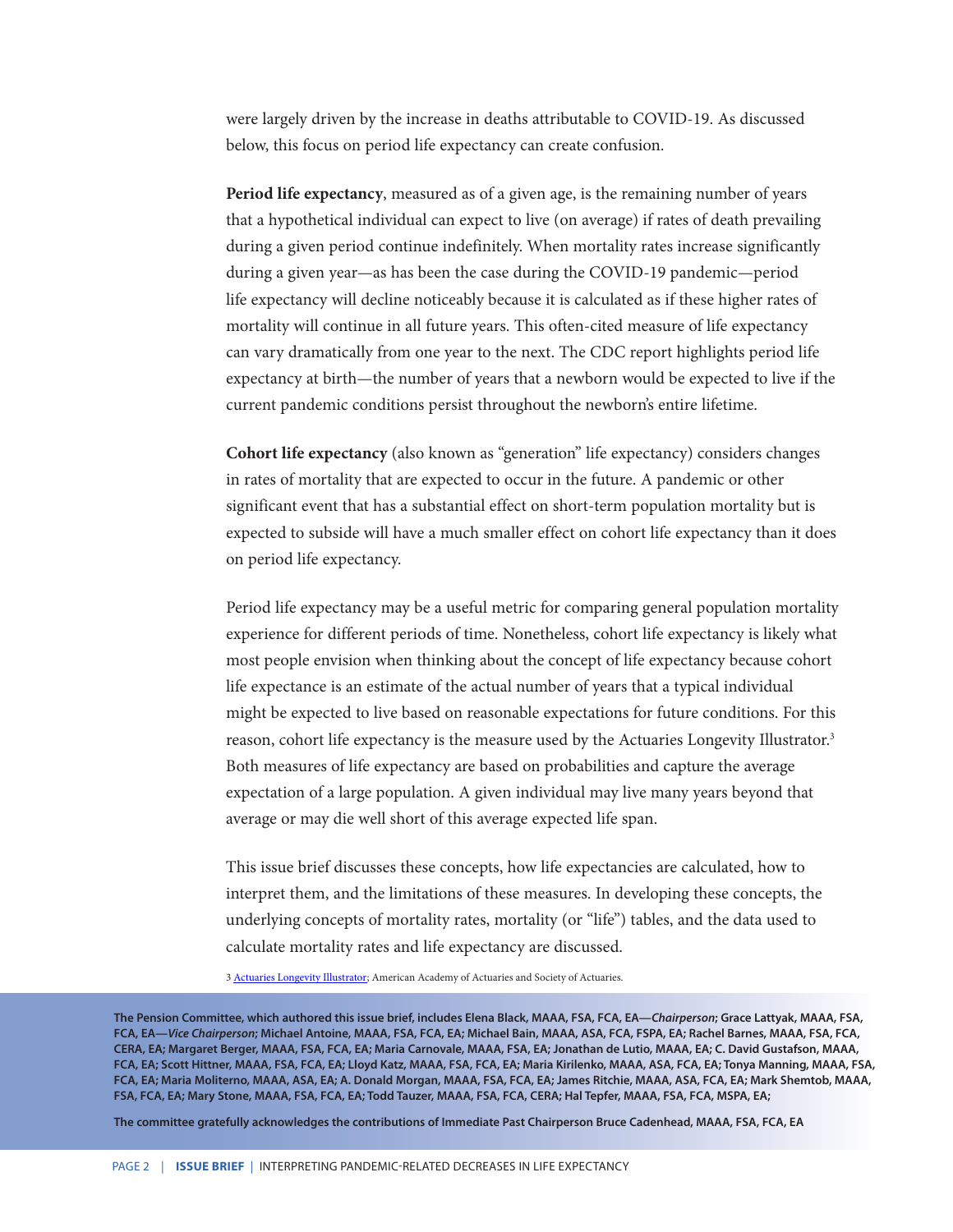## Mortality rates and mortality tables

In the course of their work, actuaries consider and study uncertain events and make assumptions about probabilities of these events occurring. For example, the probability of a person of a given age dying within the next year is what is known as an "age-specific mortality rate." Another way to look at this is that the estimated likelihood of a person living to the next age is 100% minus this age-specific mortality rate.

In general, a mortality table is composed of age-specific mortality rates for a range of ages, usually from birth to the oldest age to which anyone is expected to survive. These tables are also sometimes called "life tables."4 While many actuaries use mortality tables for different populations in the course of their work, life expectancies are not directly used in actuarial practice; rather, they are a separate output of the underlying mortality tables.

# Factors that affect mortality rates

Mortality tables are created by tabulating observed mortality experience data from large populations. It is well established that different populations may experience very different survivorship expectations, based on the population's characteristics. Many factors can affect mortality rates, several of which are highlighted in this section.

First, by their very construction, mortality tables recognize the obvious factor of age.

Another well-established and well-known factor is gender because, as a group, females tend to live longer than males. Most mortality tables are constructed showing distinct probabilities of death for males and for females.<sup>5</sup>

Other factors that may be reflected by constructing separate tables or by developing other adjustments<sup>6</sup> include socioeconomic status, level of education, race, occupation, health status including body mass index, level of physical activity, smoking status, other lifestylerelated factors, and geography.

<sup>4</sup> For example, the CDC [publishes](https://www.cdc.gov/nchs/data/databriefs/db427.pdf) mortality tables for U.S. population, under the name "Life Tables."

<sup>5</sup> Although an increasing number of people identify as nonbinary, there is not yet sufficient data available to develop separate rates of mortality for these individuals.

<sup>6</sup> Such adjustments may be achieved by multiplying rates by a factor, or "stepping back or forward" by simply realigning the existing rates with different ages.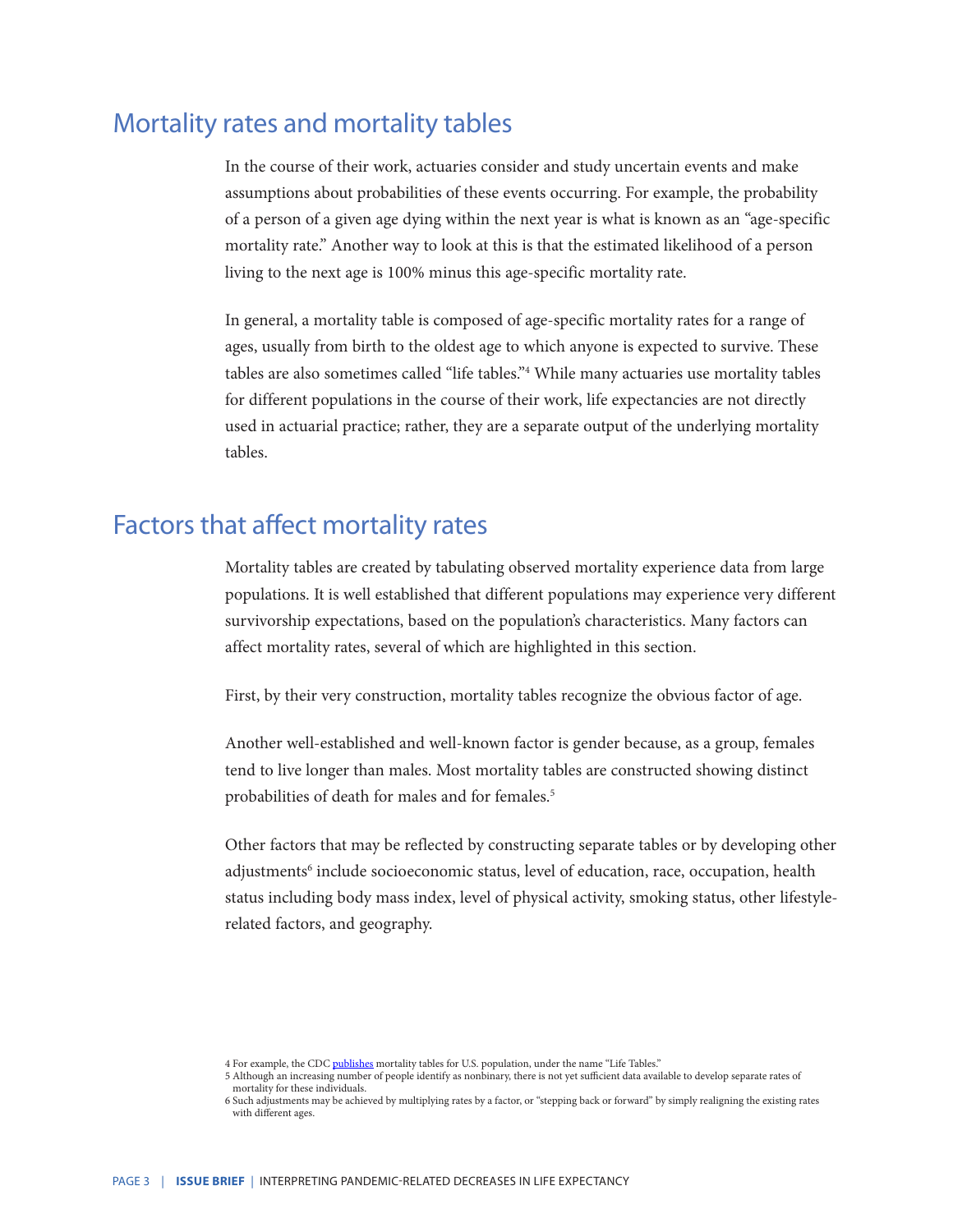# How mortality experience in the U.S. has changed over time

U.S. population mortality rates have generally decreased over time. As mortality rates decrease, longevity and life expectancy increase. Over the past decade, this trend of longevity increases has stalled, with life expectancy at birth virtually unchanged between 2010 and 2018,<sup>7</sup> due largely to the effects of factors such as an increased use of opioids and the prevalence of obesity offsetting the generally positive trend. Meanwhile, more affluent segments of the population have continued to experience increases in life expectancy during this period.<sup>8</sup>

Historically, gains in longevity can be tracked to simple improvements in living conditions, such as the use of clean water and waste removal. More recent factors that resulted in increases in longevity in the U.S. include advances in medicine (for example, the development of antibiotics), expanded access to health care through introduction of Medicare and Medicaid, continual and general improvements in education, health awareness, reduction in smoking rates, and improved standards of living.

Opinions vary among demographers, actuaries, academics, and other professionals who study and analyze mortality and associated trends as to whether the historic longevity improvement trend will resume and, if so, at what pace. In addition, the COVID-19 pandemic has produced at least a temporary dip in the trend of increasing longevity. The long-term consequences of this pandemic on mortality and health status are largely unknown at this time. Some speculate that long-term effects of COVID-19 could continue to increase rates of mortality relative to pre-pandemic levels, while others believe that medical advances driven by the pandemic, such as development of vaccines, could lead to greater improvements in longevity.

## The relationship between mortality rates and life expectancy

The concept of probability is commonly used to quantify unknown and uncertain events. For example, using a mortality table can help a 65-year-old evaluate their chance of celebrating their next birthday. Computing a life expectancy is a statistical process of "collapsing" a series of age-specific survival probabilities into one number that represents the expected number of additional years a person might live.<sup>9</sup>

<sup>7 &</sup>quot;[Changes in Life Expectancy at Birth, 2010–2018"](https://www.cdc.gov/nchs/data/databriefs/db427.pdf); Centers for Disease Control and Prevention; Jan. 30, 2020

<sup>8</sup> *[U.S. Population Mortality Observations—Updated with 2019 Experience](https://www.cdc.gov/nchs/data/databriefs/db427.pdf)*; Society of Actuaries; January 2021.

<sup>9</sup> In other words, this single measure is a sum of the probabilities, derived from the mortality table, of a person of a given age to live to all future ages.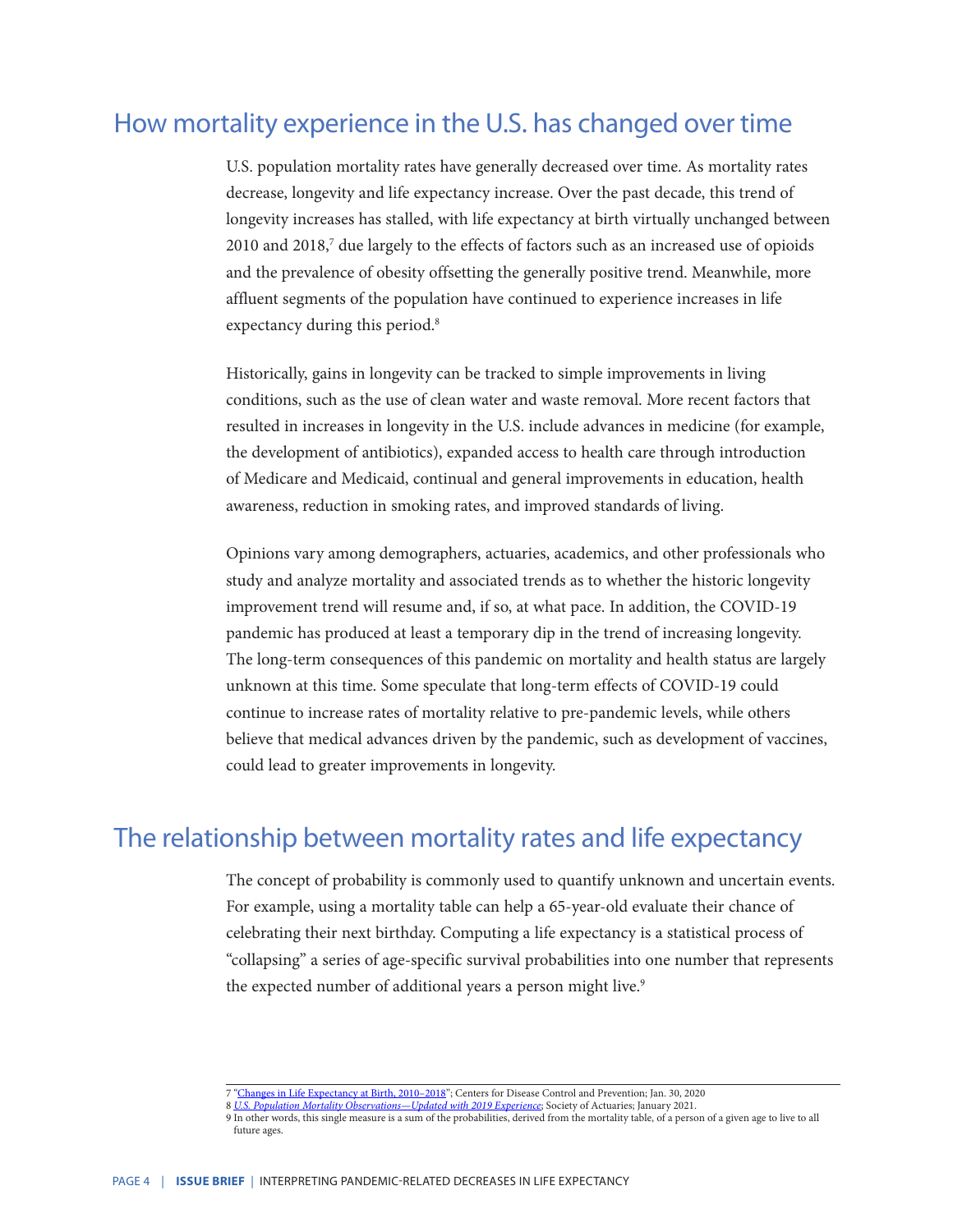The mathematics behind the calculation of life expectancy uses the concept of "expected value" of a person's future lifetime. The word "expected" communicates that the computed result is not a *fact*; it's what is *expected on average*. For example, if an actuary tells you that a 40-year-old has a life expectancy of 41.7 years,<sup>10</sup> it does not mean that the 40-year-old will live to age 81.7 exactly. Some individuals, age 40 today, will die before that age while others will live past that age. But if we tracked the future lifetimes of 100,000 people who are 40 years old today, we would *expect* that upon the recorded death of the last of the group, these 100,000 people will have lived *an average* of 41.7 additional years.

Another issue that may cause confusion is that life expectancy measures for U.S. populations are often reported for the population as a whole, blending many characteristics that influence mortality into a single reported measure. Life expectancy can be reported for a combined population of males and females, covering individuals living in different parts of the country, and reflecting different socioeconomic characteristics.

Yet another complicating feature of this measure is that when reporting life expectancies, many—including the CDC in the report cited above—illustrate these values as of different starting ages. It is common to track life expectancy at birth, as well as at other ages. And, because (for example) a 40-year-old person has already survived from birth to age 40, the 40-year-old's expected age at death will be higher than the expected age at death for a newborn (or for anyone who is younger than 40), because the life expectancy for a anyone younger than age 40 must also incorporate the possibility that they may not survive to age  $40.^{11}$ 

The recent attention to the significant decreases in life expectancy reported by CDC focused on the "at birth" period life expectancy measure, but this nuanced distinction may be lost on the general public. When a 65-year-old person hears a "1.5-year decrease in life expectancy," they may not realize that the reported drop from 78.8 years to 77.3 refers to the "at birth" measure. For a 65-year-old, the CDC's recent report shows a drop in the period life expectancy of 0.8 years—from 19.6 in 201912 to 18.8 in 2020.13

<sup>10</sup> Using Social Security [Life Expectancy Calculator](https://www.cdc.gov/nchs/data/databriefs/db427.pdf) for a male, age 40 today, utilizing "cohort" life expectancy methodology and Social Security Administration (SSA) assumptions for future male mortality.

<sup>11</sup> The term "expected age at death" is used here to avoid confusion over the term "life expectancy," as it applies to individuals who have already lived a number of years. For example, for a 40-year-old person, the CDC report shows a period life expectancy of an additional 39.6 years, resulting in an expected age at death of 79.6. For newborns, on the other hand, the life expectancy and the expected age at death are the same (77.3).

<sup>12</sup> See CDC publication *[Mortality in the United States, 2019](https://www.cdc.gov/nchs/data/databriefs/db427.pdf)*.

<sup>13</sup> Note, for example, as reported by CDC for 2019, at birth the life expectancy was 78.8 while for a 65-year-old it was 19.6, resulting in average expected age at death of 84.6—which exceeds 78.8 by 5.8 years—because the 65-year-old already survived the first 65 years of their life.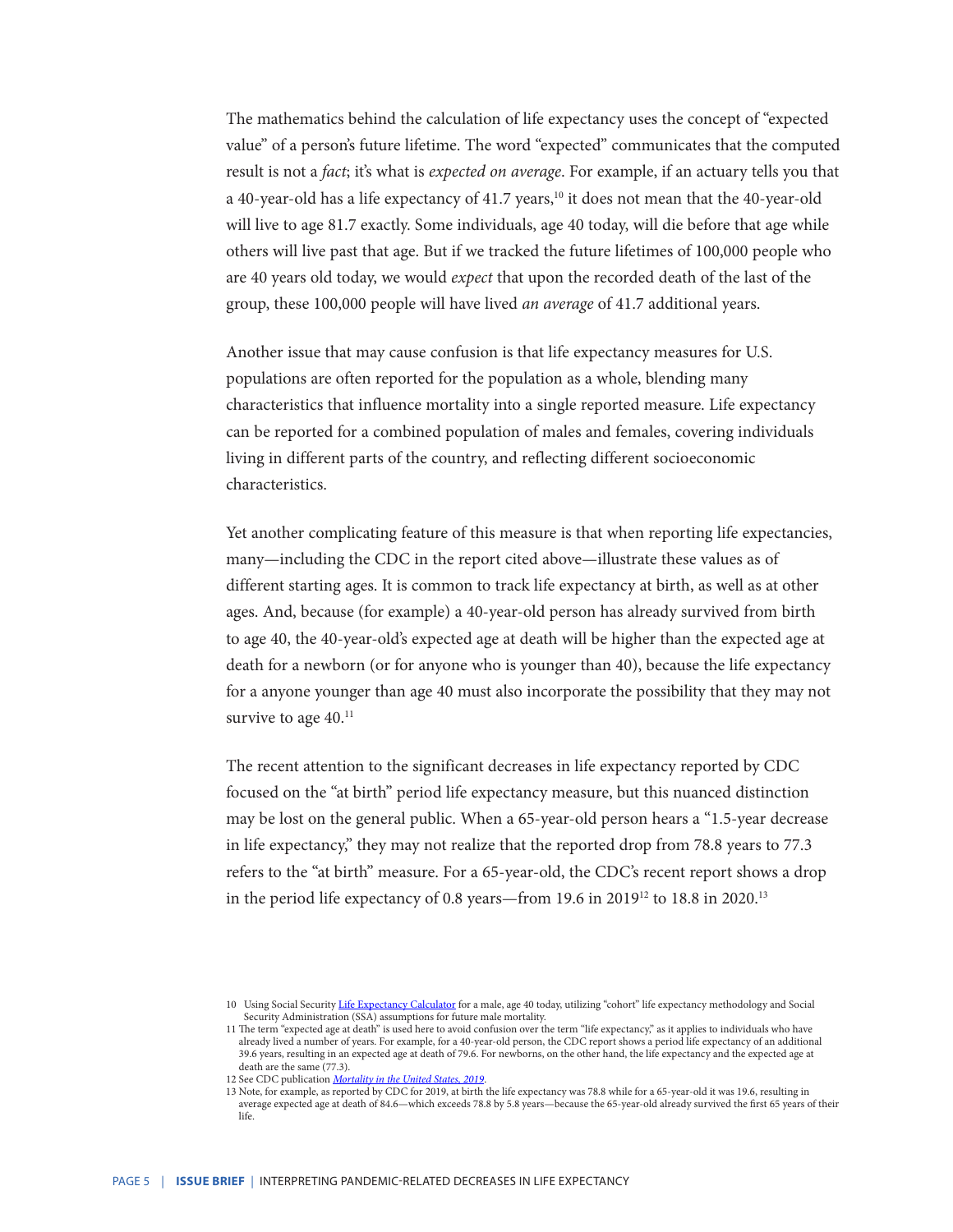# Cohort and period life expectancies

The group of 40-year-old people discussed in the previous example is a "cohort" because they were all born in the same year. Computing the life expectancy for a cohort can be done by tracking the group from the time analysis is begun (in this case, age 40) and continuing as the number of years each member of this cohort lives is recorded until the last death of the group is recorded.

If actuaries had a way to peer into the future so that they could observe the actual ages at death for each cohort member, the cohort life expectancy for this group could be calculated as the average of observed life spans. For historical cohorts, such as for those born in 1880 who were alive and age 40 in 1920, average life span may be calculated from historical records.

For a cohort of current 40-year-old people, actuaries routinely use actuarially developed mortality tables to determine the number of years members of this group are expected to live. As discussed earlier, the mortality table is typically developed from experience for a relevant population for a particular period. In using this table to determine life expectancy, this approach assumes that the mortality rates measured in this period apply to all future years.

To estimate period life expectancy in the recent report, the CDC used mortality rates for the general U.S. population for 2020. This means someone who is 40 years old in 2020 is assumed to experience these mortality rates in all future years. In 25 years, for example, when this person is 65, they are assumed to have the same mortality experience as someone who is age 65 in 2020. This methodology of life expectancy calculation is a standard approach that the CDC uses when reporting life expectancy figures, and which is widely cited.

To develop an estimate more aligned with a commonly accepted understanding of how long people alive today are expected to live, this standard approach is refined by incorporating mortality improvement or changes over time into this calculation. Any such projection depends upon the assumption that future mortality rates will change over time*.* This assumption will have a significant effect on life expectancy.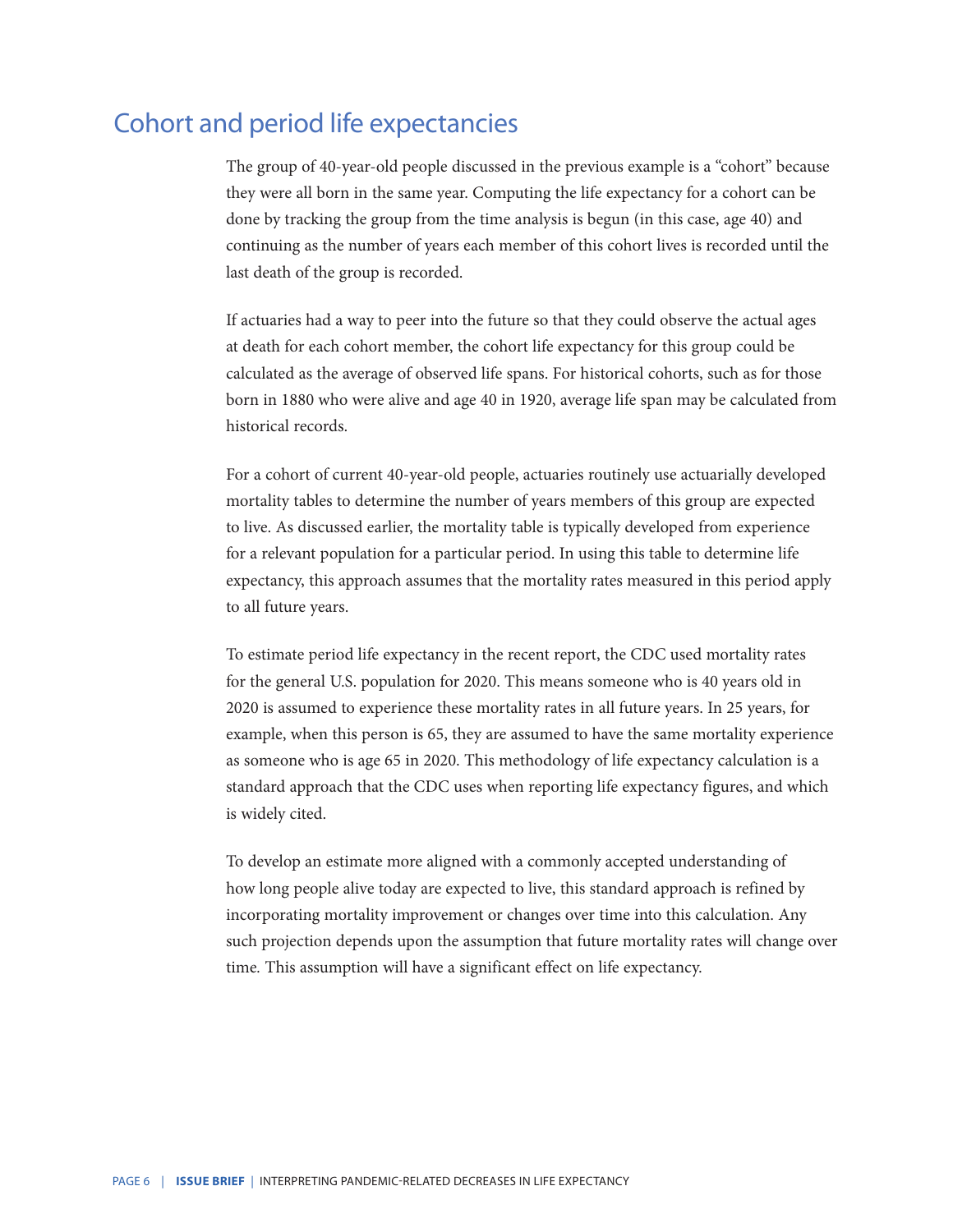Period life expectancy measures demonstrate fluctuations that reflect events that influenced mortality in this particular period.14 For example, the Spanish flu pandemic of 1918 resulted in a dramatic decrease in period life expectancy, which was more than offset by an increase in period life expectancy the next year. A male baby born in 1917 had a period life expectancy of 52.2 years, while a male baby born in 1918 had a period life expectancy of only 45.3 years—a reduction of almost 7 years.<sup>15</sup> The following year, a male newborn had a period life expectancy of 54.2, an increase of almost 9 years over the period life expectancy calculated in 1918 for a newborn male. These changes are much larger than those seen thus far with COVID-19, demonstrating the relative severity of that earlier pandemic relative to the current one.

It is instructive to review the impact of calculating life expectancies on a cohort basis, rather than a period basis, for these three cohorts of male newborns in the late 1910s. Using mortality rates published by the SSA for years after 1917, for a cohort of 1917 male newborns, the average life span was 59.4; for the 1918 cohort, average life span was 60.0; and for 1919, it was 61.5. Even these differences are heavily influenced by the fact that the 1917 and 1918 cohorts had to survive the high rates of death during 1918, while the 1919 cohort did not.

If both period and cohort life expectancy are measured as of 1920 for each of these groups (the 3-year-old children who were born in 1917, 2-year-old children who were born in 1918 and 1-year-old children who were born in 1919), differences are observed in these measures as they narrow substantially because the high rates of mortality during 1918 have no effect on those who survived to 1920. This is summarized in the table below.

|               | Life Expectancy at birth |        | Life expectancy in 1920 |        |
|---------------|--------------------------|--------|-------------------------|--------|
| Year of Birth | Period                   | Cohort | Period                  | Cohort |
| 1917          | 52.2                     | 59.4   | 58.3                    | 65.3   |
| 1918          | 45.3                     | 60.0   | 58.7                    | 66.0   |
| 1919          | 54.2                     | 61.5   | 58.6                    | 66.2   |

This table, as well as the graphs that follow, use historical and projected U.S. population mortality rates published by Social Security Administration in conjunction with the 2020 Trustees Report.

<sup>14</sup> The federal government began keeping mortality statistics going back to 1900. Data is available from the CDC and SSA going back to that year. Methodologies evolved and changed over time, and those changes as well as the passage of time impacted the results. Due to these differing methodologies, numbers may be significantly different depending on the source.

<sup>15</sup> For these numbers, [historical U.S. population mortality rates](https://www.cdc.gov/nchs/data/databriefs/db427.pdf) published by the Social Security Administration in conjunction with the publication of the 2020 Trustees Report were used.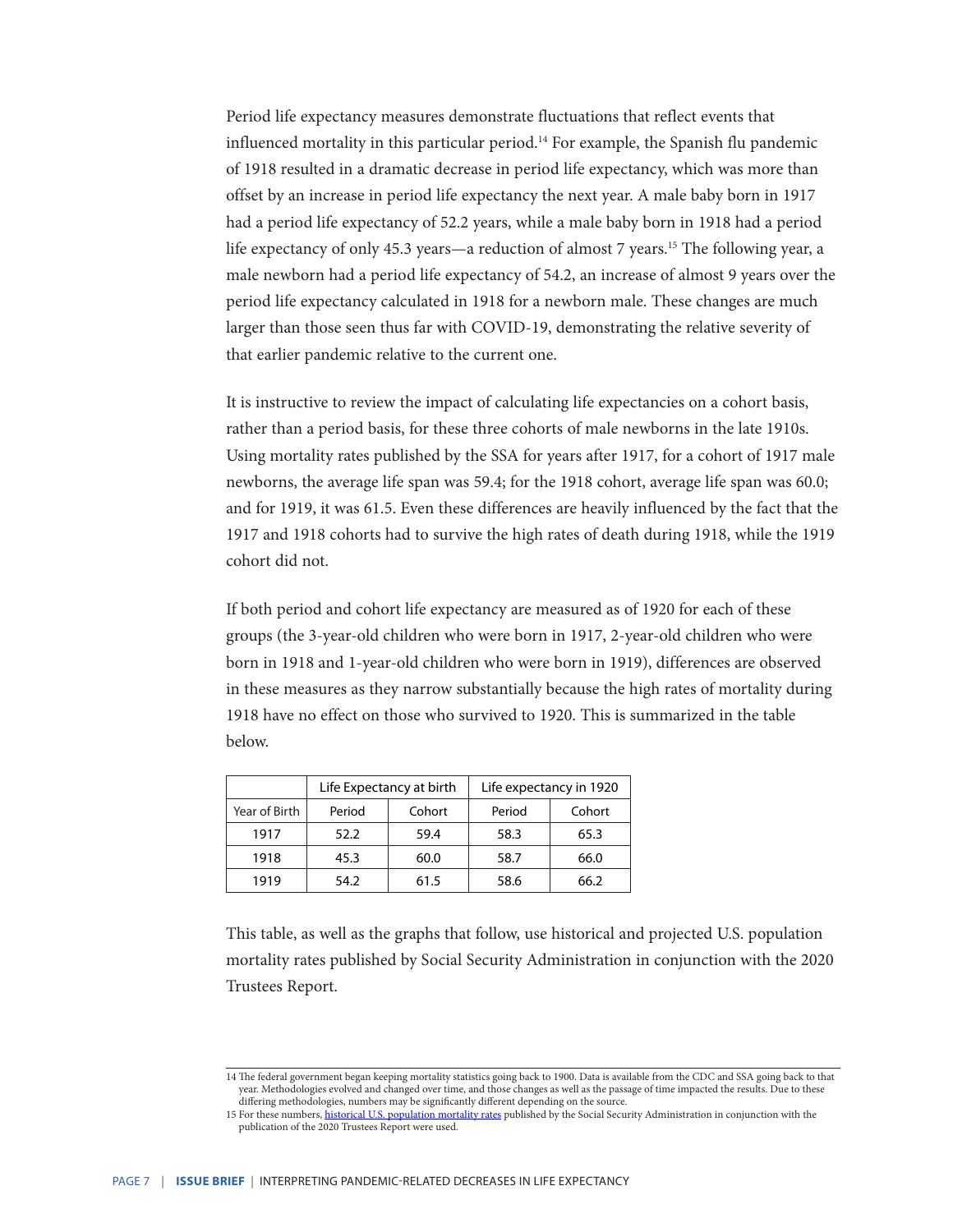The graphs below show how both period and cohort life expectancy have changed over time. The significant dip in period life expectancy during 1918 and subsequent recovery during 1919 can be seen in these results, while the annual changes in cohort life expectancy are less volatile. Due to historical and expected future improvements in mortality rates, cohort life expectancy is consistently higher than period life expectancy.